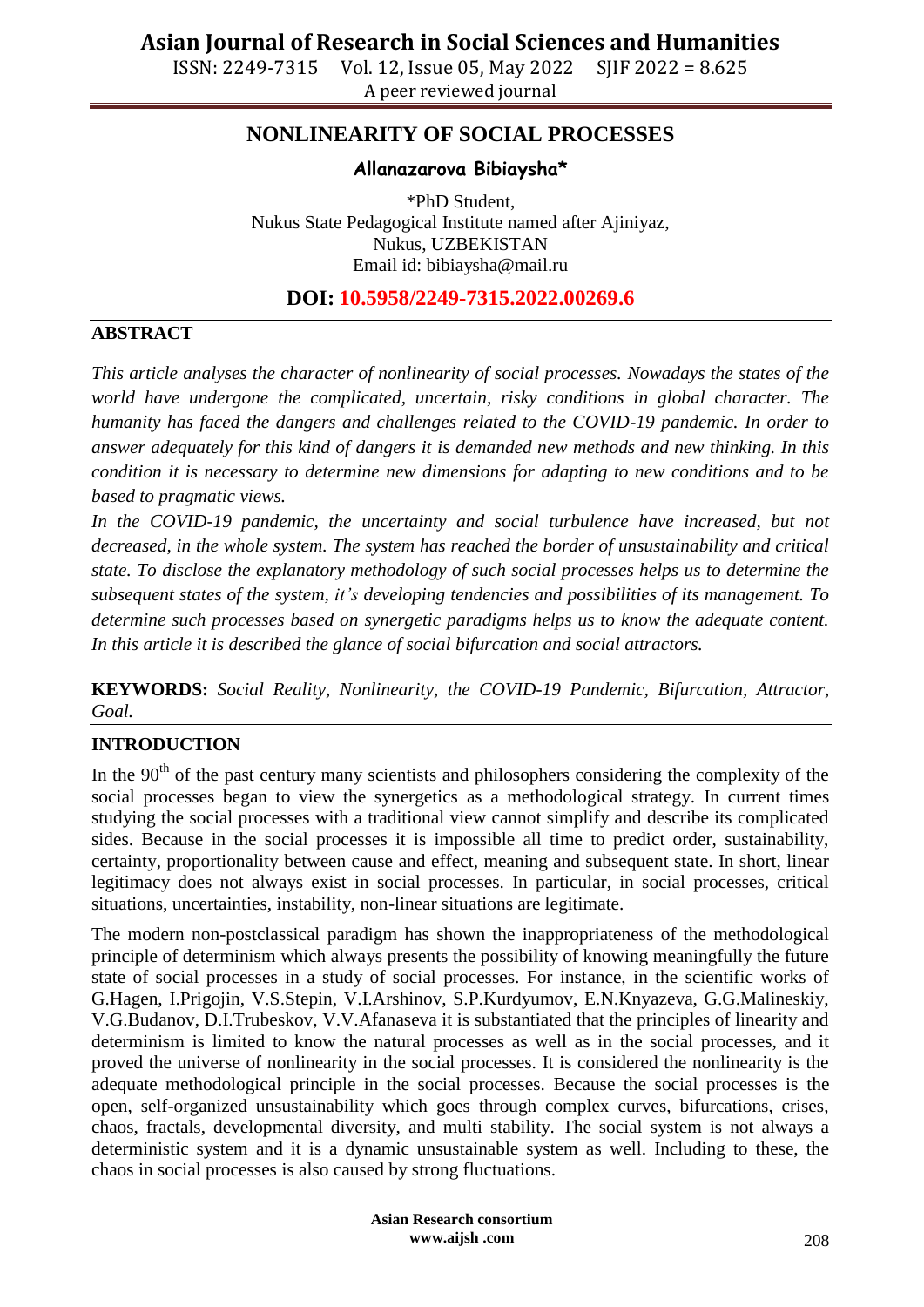## **Asian Journal of Research in Social Sciences and Humanities**

ISSN: 2249-7315 Vol. 12, Issue 05, May 2022 SJIF 2022 = 8.625 A peer reviewed journal

In consequence of this, the system stays in the bifurcation state, and the unsustainability and equal imbalance appear in the social system.

After the bifurcation point, the situation is determined by random. It should be noted that there are soft and hard types of bifurcations, which are happening in today's society.

However, the application of these concepts to social processes has not yet been systematized. For example, when we apply the concepts of chaos and order to social processes, they are concretized by the concepts of social order and social chaos. Social order is the result of public control over the system of governance of a society.

The self-organization means a building themselves, producing themselves, regulating themselves by the systems with different natures. It is known that the research object of self-organizing theory consists of the self-organizing systems.

The main features of the self-organizing systems are:

1. Self-organizing systems are dynamic systems whose motion is nonlinear.

2. Self-organizing systems are open systems in which there is an imbalance in the system due to the exchange of energy, matter and information with the external environment.

3. Self-organizing systems are such systems in which cooperative processes, including system elements, are coherent and coordinated with each other. I. Prigojin describes this situation as follows. "In equal balance, molecules behave independently. These molecules can be complex. But they do not "feel" each other. Once in a state of equal balance, the molecules change from their state of equal balance to a state of coherence.

Many researchers have been done on the nonlinear nature of social processes. This leads to the fact that social processes are far from a state of strict determinism, their future states are not strictly clear, in short, it is necessary to study social processes on a non-linear principle. This method is more suitable for the study of social processes in the current uncertain, unstable and unbalanced conditions.

Nowadays the states of the world have undergone the complicated, uncertain, risky conditions in global character. The humanity has faced the dangers and challenges related to the COVID-19 pandemic. In order to answer adequately for this kind of challenges it is demanded new methods and new thinking. In this condition it is necessary to determine new dimensions for adapting to new conditions and to be based to pragmatic views.

The COVID-19 pandemic put up barriers for social-economic developments of the states. The uncertainty and social turbulence have increased, but not decreased, in the whole system. The system has reached the border of unsustainability and critical state. To disclose the explanatory methodology of such social processes helps us to determine the subsequent states of the system, its developing tendencies and possibilities of its management. To determine such processes based on synergetic paradigms helps us to know the adequate content.

Bifurcation, which is a theoretical construct of synergetics, helps to explain more fully the content of social processes during the pandemic through the attractor.

Modern scientific knowledge and practice show that the cases of social reality, as we previously thought, consist not only of such characteristics as simplicity, linearity, orderliness, stability, strict determinism, equal balance, but it is also characterized with the characteristics like complexity, nonlinearity, uncertainty, disorder, instability , inequality, spontaneous variability, versatility, selforganization.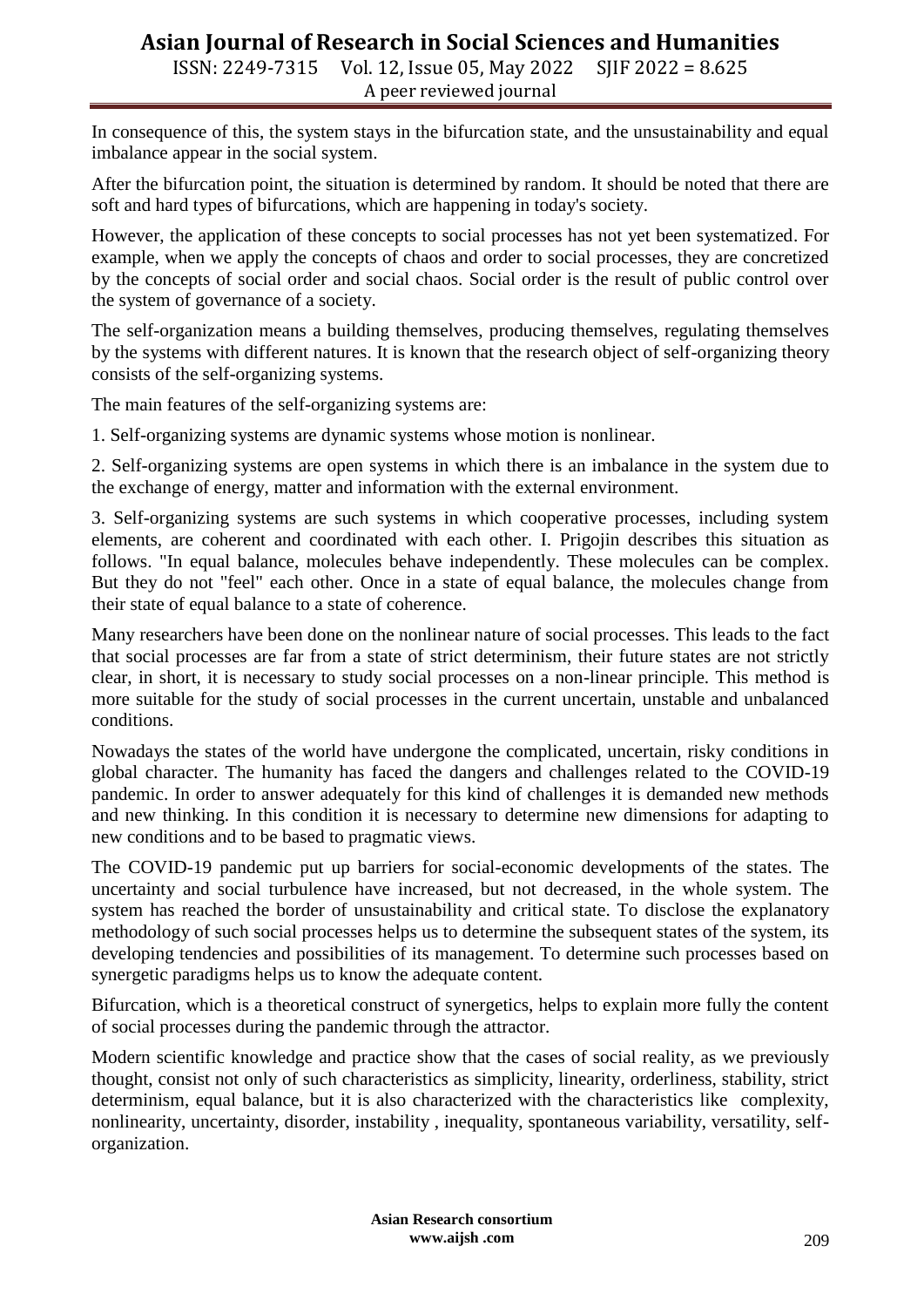# **Asian Journal of Research in Social Sciences and Humanities**

ISSN: 2249-7315 Vol. 12, Issue 05, May 2022 SJIF 2022 = 8.625 A peer reviewed journal

For this reason, it is not adequate to study the social processes with the principles of classic and non-classic methodology.

Because nowadays the social processes is getting more complicated. When complex systems are considered as objects of science, it is necessary to change the methodological basis of scientific knowledge. This is because the methodology serves as a direction as a theory for the study of objects.

Objects and phenomena in social reality are complex and require the introduction of new conceptual concepts into scientific knowledge. The reason is that the categorical apparatus of classical methodology is not sufficient for the scientific study of complex systems.

Therefore, it is necessary to develop new methodological criteria. These concepts must be described in the correct scientific language in order to study the object. In this regard, firstly, in the scientific knowledge of complex nonlinear bifurcation social processes need to analyze the scientific basis of nonlinear thinking through a nonlinear paradigm, and secondly, the scientific analysis of the mechanisms of application of these methodological principles in the research process.

Indeed, the COVID-19 pandemic is characterized by social bifurcation. The bifurcation point is a turning point in the development of social processes, a critical moment. The direction of further development of the system will not be determined in advance. The possibilities for further development of social processes are characterized by diversity or non-linearity. For example, during the pandemic time, there were uncertainties, instability, and critical situations in socioeconomic processes. Under such circumstances, we could have allowed "blind" coincidences and observed the further development of the system. However, in this context, our country has eased the critical situation by setting clear strategic goals, setting conscious, rational goals for the further development of the system, and developing measures to implement new opportunities.

President Sh.Mirziyoyev has set long-term strategic goals and prevented the socio-economic crisis. This was determined by social attractions. Social attractor - it provides future images of social development, future goals are defined. It also provides a future stable state of the social attractor system. This established social attraction begins to draw the system from a critical point.

There may be a lot of attractions. If the system is drawn to one of the social attractions, the other attractions are closed to the system.

If we analyze the social processes that took place during the pandemic in our country with a social attractor, we can consider the following:

Strategic goals set by the President of our country;

Unification of our people;

The values of our people such as patience, gratitude, kindness.

Such dimensions served as the basis for the system to move from a state of social bifurcation to a social attraction.

**In conclusion,** it is necessary to take into account the main tendencies of nonlinearity of social processes. This is due to the fact that the negative internal and external factors that now affect the social processes in Uzbekistan, further increasing its nonlinearity, can lead to an increase in entropy in the system. Therefore, for the sustainable development of our society, it is necessary to identify the positive attractions (the goal of evolution) of the system.